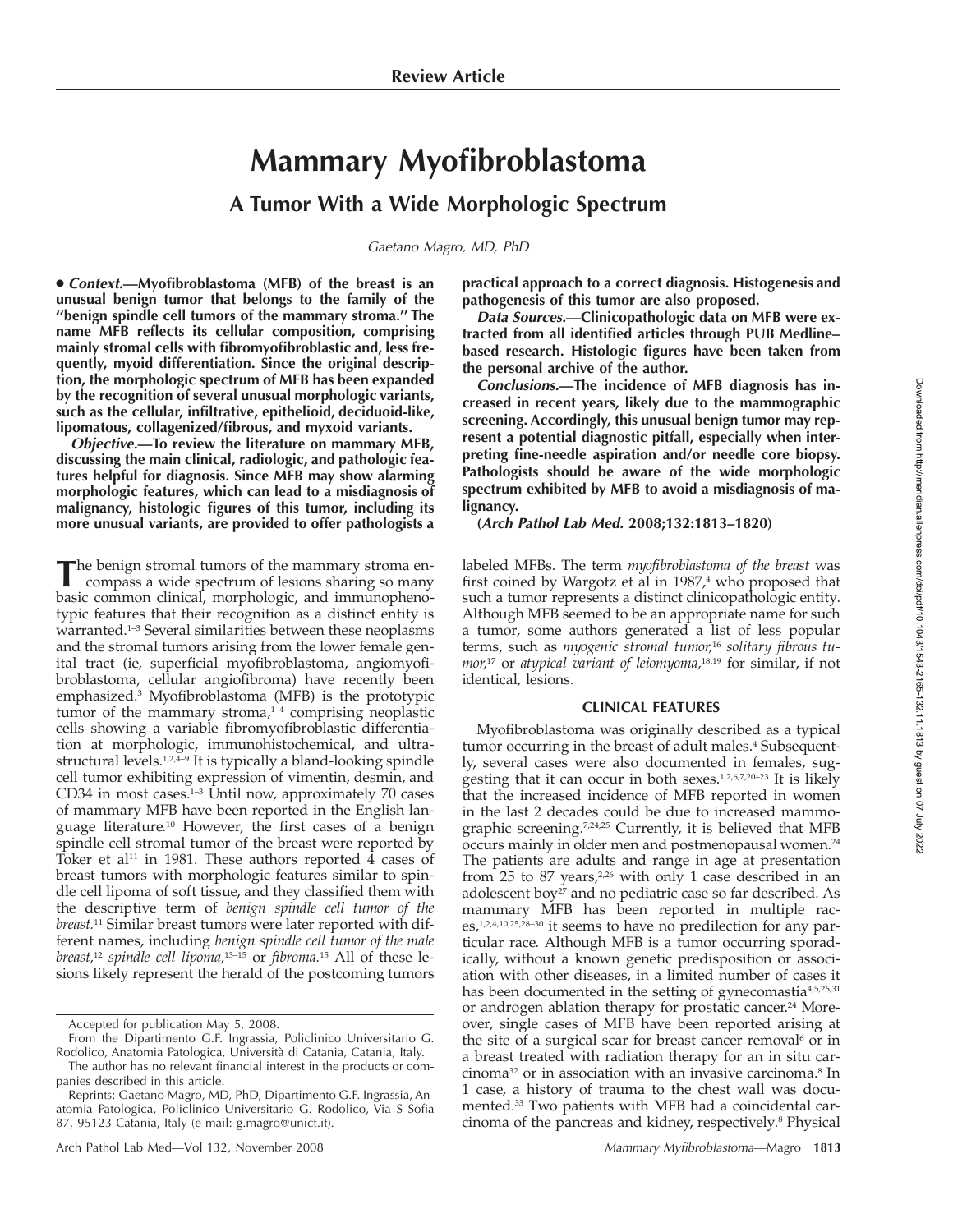examination discloses a solitary, unilateral, painless, freely movable, usually firm in consistency, nontender nodule that has been growing slowly during the course of several months to years.<sup>1,2,4,5</sup> More rarely, patients complain of massive enlargement of breast due to a giant tumor<sup>5,30,34,35</sup> clinically suspected to be a phyllodes tumor.30 In some cases, MFB has been detected as a nonpalpable mass on a routine screening mammogram.25,36 Synchronous bilaterality and unilateral multicentricity have rarely been documented.21 Local excision is curative, with no evidence of recurrence or distant metastasis after a follow-up period of 15 years.2

### **RADIOLOGIC FEATURES**

Ultrasonography confirms the solid nature of the tumor, showing a well-circumscribed, homogeneous, slightly hypoechoic mass<sup>2,34,36-41</sup> suggestive of fibroadenoma. Mammographic findings usually consist of a well-circumscribed, round to oval, dense mass, variable in size, frequently 1 to 4 cm in its greatest diameter,<sup>2,8,24,36-42</sup> and devoid of calcifications. Rarely, the nodular mass may show coarse calcifications within tumor.37 Magnetic resonance, in the few cases it was performed, revealed a well-circumscribed nodular mass with homogeneous enhancement and internal septations.39

### **PREOPERATIVE DIAGNOSIS**

Myofibroblastoma can be suspected on fine-needle aspiration cytology (FNAC).<sup>44-50</sup> The aspirates usually consist of randomly arranged, single and/or clustered ovalto spindle-shaped cells<sup>43-45,47,50</sup> occasionally showing nuclear pleomorphism.46 Although the diagnosis of MFB can be rendered on FNAC if cytologic findings are evaluated in conjunction with the clinical and radiologic data,<sup>42,46,48</sup> it remains ambiguous in some cases,<sup>45,51</sup> with a misdiagnosis of gynecomastia or phyllodes tumor or malignancy.<sup>8,49</sup> An ultrasound-guided core biopsy increases the chance of a correct preoperative diagnosis of MFB.34,36,40,42 However, it can be difficult in some cases, especially if the pathologist is faced with unusual morphologic variants showing worrisome features (ie, MFB with atypical cells, epithelioid MFB, myxoid MFB with or without atypical cells, lipomatous MFB, and deciduoid-like MFB).<sup>2,8</sup>

### **PATHOLOGIC FINDINGS Macroscopic Features**

Tumor size ranges from a few millimeters to 11 cm.35 By gross examination, MFB is generally a well-circumscribed, firm and rubbery, unencapsulated, round to oval mass. The cut surface usually reveals a solid lesion, with a smooth or lobulated external surface, pale white to grayish, with a variably whorling appearance.<sup>1,5,22,24,29,35,43</sup> In some cases, the cut surface of tumor may show focal to extensive mucoid- or lipomatous-appearing areas.<sup>2,3,5,35,52</sup> Cystic degeneration, necrosis, and hemorrhage are not features of MFB.

### **Histologic Features**

Although MFB is typically a bland-looking spindle cell tumor, there is increasing evidence that it encompasses a morphologic spectrum wider than originally described.4 This is mainly due to the fact that neoplastic cells, showing a variable fibro-myofibroblastic differentiation, may adopt marked intralesional and interlesional variability in morphology.1,2,4 Accordingly, several histologic variants (cel-

| Morphologic Features Helpful for Diagnosis<br>Table 1.<br>of Myofibroblastoma                                                                                                                                          |
|------------------------------------------------------------------------------------------------------------------------------------------------------------------------------------------------------------------------|
| Essential diagnostic criteria                                                                                                                                                                                          |
| Purely mesenchymal tumor with no epimyoepithelial com-<br>ponents<br>Interspersed thick, hyalinized collagen bundles<br>Low mitotic count (0-2 mitoses per 10 high-power fields)<br>No atypical mitoses<br>No necrosis |
| Intratumoral or intertumoral variations                                                                                                                                                                                |
| Cell types: spindle-shaped and oval- to epithelioid-shaped<br>cells; more rarely, deciduoid-like cells<br>Cytologic atypia: absent; mild; more rarely, moderate to fo-<br>cally severe                                 |
| Growth patterns: fascicular, nesting, solid; rarely, alveolar,<br>trabecular, or single-file patterns                                                                                                                  |

Tumor stroma: myxoid to hyalinized fibrous stroma Tumor borders: pushing borders; rarely, infiltrative borders Additional tumor components: adipose tissues; more rarely,

cartilaginous, smooth muscle, osseous tissues

lular, infiltrative, epithelioid, deciduoid-like, collagenized/ fibrous, lipomatous, myxoid variants), including some unusual features, have been recognized in the last 2 decades. Their recognition is crucial to avoid confusion with other benign or malignant breast tumors. Despite the fact that MFB may exhibit a wide morphologic variation in cellular composition, growth patterns, and extracellular matrix, it maintains a basic common theme, the recognition of which is crucial for a correct diagnostic interpretation (Table 1).

Classic-type MFB is an unencapsulated tumor with a pushing, lobulated growth pattern, usually composed of bland-looking, slender, spindle-shaped cells, closely packed in short, straight, haphazardly intersecting fascicles or clusters of cohesive cells, interrupted by thick, hyalinized collagen bundles (Figures 1 and 2). A minority of cases may show invasive margins with a small amount of entrapped mammary glands.<sup>8</sup> Although amianthoidlike collagen bundles are a typical feature of intranodal MFBs,53 they are seen less frequently in mammary tumors.1,2,4,5,52,54 The cells vary their appearance, ranging from fibroblastic-like cells with scanty cytoplasm and elongated nuclei to cells with overt myoid features consisting of abundant palely to deeply eosinophilic cytoplasm (Figure 2). The latter cells have distinct cell borders and contain round to oval nuclei with 1 or 2 small nucleoli (Figure 2). Occasionally, nuclei may have grooves or pseudoinclusions.<sup>4,5,22,43</sup> In some areas, neoplastic cells may exhibit a palisading of nuclei, closely mimicking a benign peripheral nerve sheath tumor.<sup>1,2,5</sup> Mitoses are absent or numbered up to 2 per 10 high-power fields.<sup>1,2,4,6</sup> The tumor vascular component is variably represented by small- to medium-sized vessels frequently showing hyalinization and foamy histiocytes in their walls.<sup>1,2,5,55</sup> Generally, numerous mast cells can be found in tumor stroma,<sup>1,2,4,5,49</sup> whereas a lymphoplasmacytic infiltrate is absent or only focally detected.

### **Morphologic Variants**

**Cellular MFB.** - Cellular variant is characterized by a dense proliferation of spindle-shaped cells, focally showing nuclear overlapping, with interspersed hyalinized collagen bundles, usually smaller in size than those seen in classic MFB (Figure 3). This variant may show a mild cellular pleomorphism, a focal storiform or herringbone pat-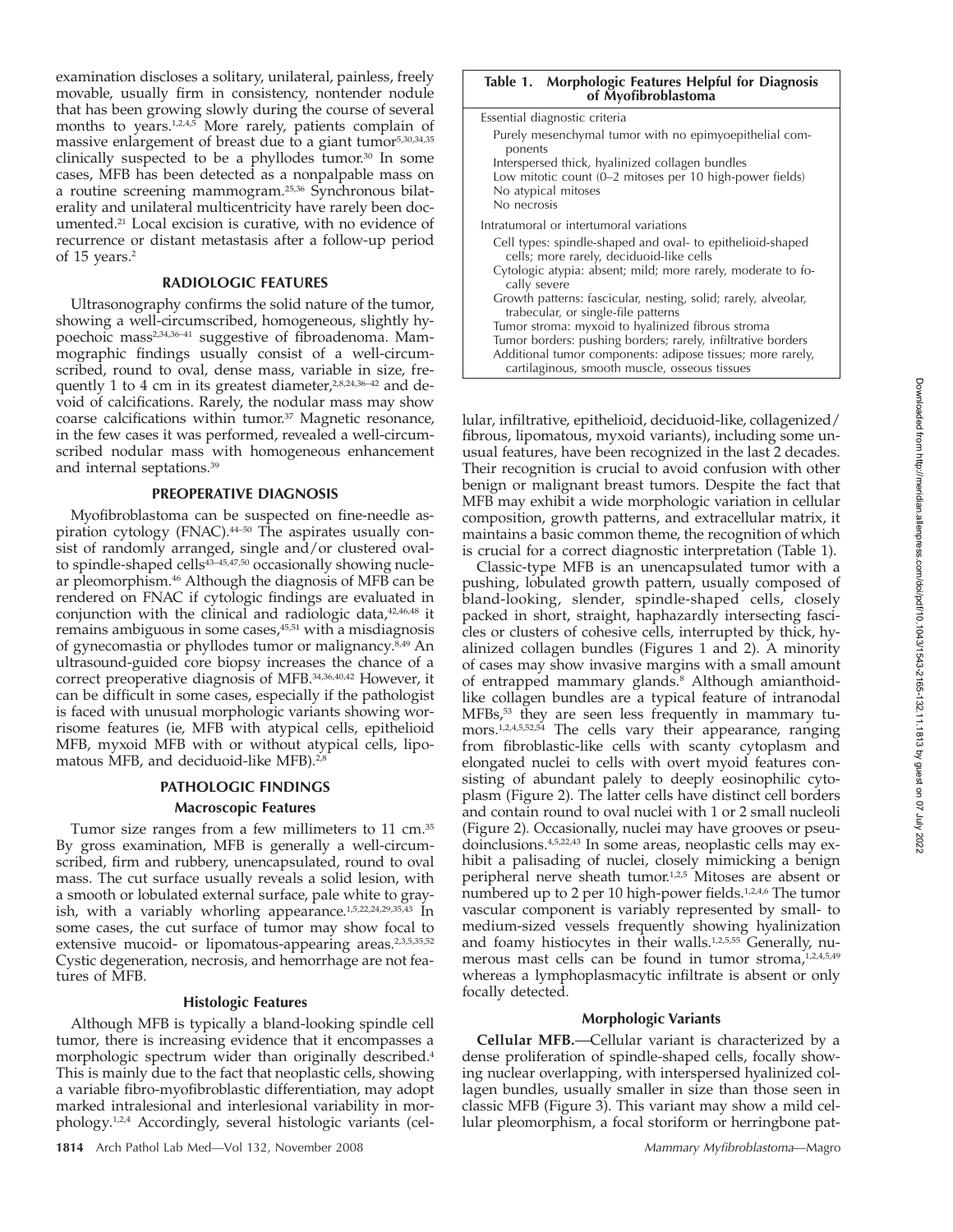

**Figure 1.** *Myofibroblastoma, classic type. Low magnification showing a fascicular tumor with pushing borders and numerous interspersed thick, hyalinized collagen bundles (hematoxylin-eosin, original magnification* -*50).*

**Figure 2.** *Myofibroblastoma showing bland-looking, spindle-shaped cells with a myoid appearance. Small nucleoli are evident. Although this tumor is morphologically and immunohistochemically (desmin and focally -smooth muscle actin positivity) reminiscent of leiomyoma, it contains thick, eosinophilic collagen bundles and is diffusely stained with CD34, CD10, bcl-2, and CD99 and only focally to h-caldesmon (hematoxylin-eosin, original magnification* -*200).*



**Figure 3.** *Myofibroblastoma, cellular variant. Hypercellular tumor with fibroblast-like appearance. Neoplastic cells are arranged in intersecting fascicles and intermingle with eosinophilic collagen bands (he*matoxylin-eosin, original magnification ×100).

 $\rightarrow$ 

**Figure 4.** *Myofibroblastoma, epithelioid variant. This tumor is composed of mononucleated and binucleated or multinucleated eosinophilic epithelioid cells with nuclear pleomorphism, arranged either as single cells or in small clusters. Eosinophilic collagen bands are interspersed among cells (hematoxylin-eosin, original magnification* -*200).*

Arch Pathol Lab Med—Vol 132, November 2008 *Mammary Myfibroblastoma*—Magro **1815**

**Figure 5.** *Myofibroblastoma, deciduoid-like variant. This tumor is composed exclusively of large-sized, eosinophilic, deciduoid-like cells with large vesicular nuclei containing 1 or 2 prominent nucleoli. The tumor is reminiscent of an apocrine carcinoma (hematoxylin-eosin, original magnification* -*200).*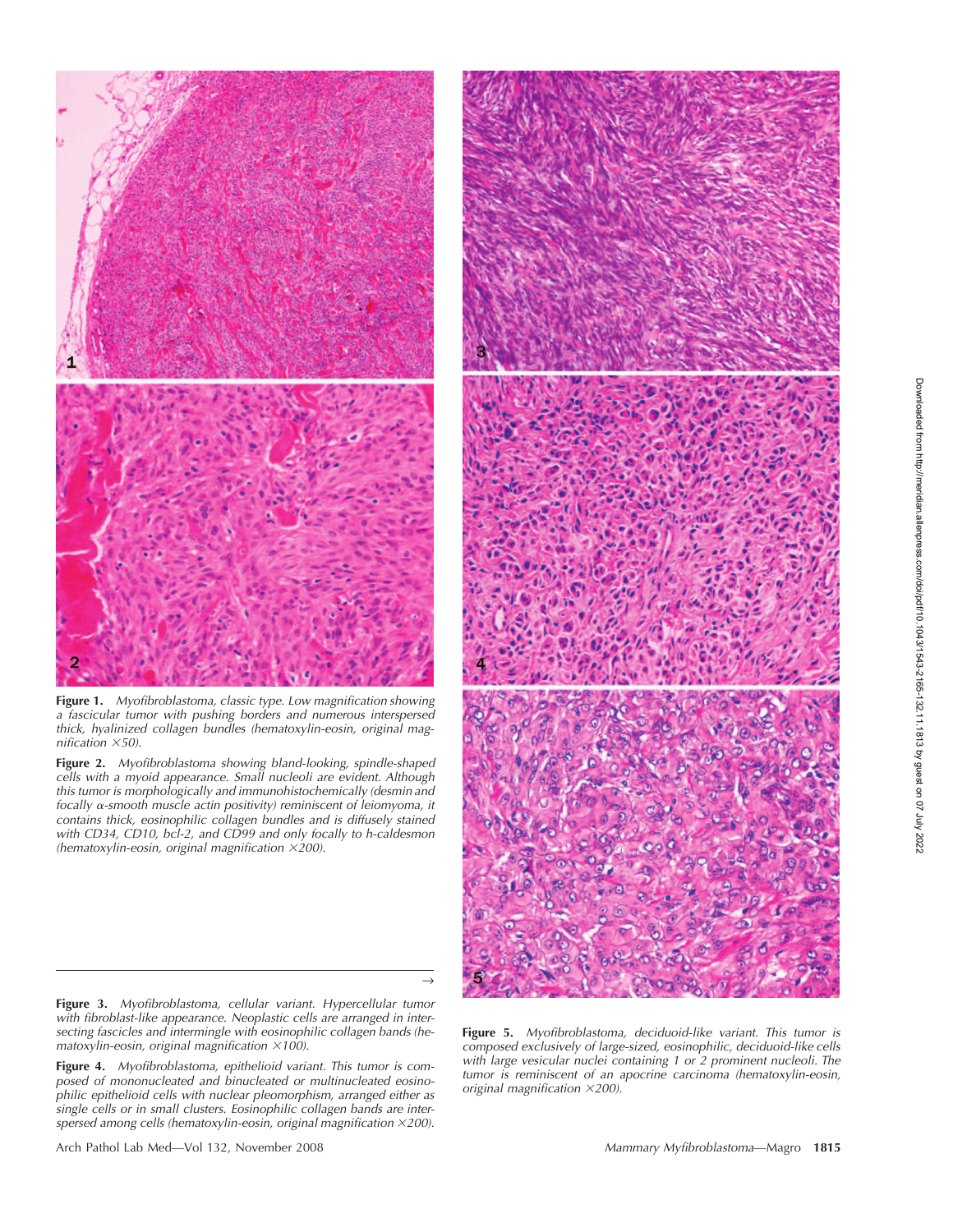tern and tends to have infiltrative borders microscopically.6,8,47

Infiltrating MFB.—Occasionally, MFB exhibits an extensive invasive growth pattern, entrapping fat and/or mammary glandular structures.8,21,47,56,57 This infiltrative growth pattern is reminiscent of that seen in fibromatosis.

**Epithelioid MFB.** Classic-type MFB may contain a minority of epithelioid cells,2,3,6,21,48,58 either isolated or in clusters. Accordingly, the term *epithelioid MFB* should be reserved to those tumors composed exclusively or predominantly  $($ >50%) of epithelioid cells.<sup>2,3,7,8,21,23</sup> In these cases, medium-sized mononucleated, binucleated, or multinucleated neoplastic cells with well-defined cell borders are oval to polygonal, with abundant eosinophilic cytoplasm and round to oval, eccentrically placed nuclei containing small evident nucleoli (Figure 4). Epithelioid cells are usually arranged in clusters or in alveolar, solid, or trabecular growth patterns, and they are variably embedded in a myxoid to fibrous stroma.2,3,8,48 Hyalinized collagen bundles of varying size are usually detected among neoplastic cells (Figure 4). A single cell file arrangement, as seen in invasive lobular carcinoma, can be observed.1,2 Immunohistochemistry is helpful for confirming diagnosis.

Deciduoid-like MFB.—Recently, 1 case of MFB composed exclusively of cells that adopt a deciduoid-like morphology has been recognized.54 These large-sized cells, arranged in nests or in solid or trabecular patterns, are round to ovoid to polygonal, with abundant eosinophilic glassy cytoplasm and sharp cellular borders. Nuclei are large and round, with vescicular chromatin containing a single or multiple prominent nucleoli (Figure 5). These cells have an overall appearance reminiscent of decidua.54 Numerous cells are binucleated. Occasionally, some cells showing eccentric nuclei and spherically eosinophilic intracytoplasmic inclusions, are reminiscent of rhabdoid cells.54 Thick, eosinophilic collagen bundles, sometimes with an amianthoid-like appearance, are frequently observed among cells or around cellular nests. At the morphologic level, the cells of this variant look like those described in the ''deciduoid-like stromal changes'' observed in the setting of gynecomastia in a diabetic patient.59 Immunohistochemistry is crucial for a correct diagnosis and in ruling out malignancy.

Lipomatous MFB.—Myofibroblastoma may contain a variable amount, with generally small foci, of adipose tissue as integral tumor component.<sup>1-3,5,8,9,60</sup> However, only the cases that are composed predominantly  $($ >75% of the entire neoplasm) of a fatty component merit the name of *lipomatous MFB* (Figure 6).61,62 Adipocytes are uniform in size and shape and lack nuclear pleomorphism. Lipoblasts are absent. The basic tumor spindle cell component shows a fingerlike growth pattern toward the fatty component, resulting in a fibromatosis-like appearance (Figure 6).<sup>61</sup>

The spindle cells may exhibit a mild to moderate nuclear pleomorphism.

**Collagenized/Fibrous MFB.**—In the collagenized or fibrous variant, the spindle cells are distributed in a highly collagenous stroma (Figure 7).2,3,6,8,51 The thick, hyalinized collagen bundles, typical of classic MFB, are reduced in number. Instead, irregular slitlike spaces, resembling those seen in pseudoangiomatous stromal hyperplasia, can be identified between tumor cells (Figure 8).8

**Myxoid MFB.** Focal myxoid stromal changes are common in MFB.2,3,8,42,55 However, the term *myxoid MFB* should be reserved to those lesions entirely or predominantly consisting of myxoid stroma in which spindle- and stellate-shaped cells are embedded (Figure 8).8,35,52 The typical thick, hyalinized collagen bundles can be difficult to identify because they are dispersed throughout the myxoid matrix. Cases of myxoid MFB containing predominantly atypical cells with moderate to severe degrees of nuclear pleomorphism have recently been described (Figure 8).<sup>52</sup> Immunohistochemistry is helpful in the diagnosis.

Mixed Variants.<sup>-Two</sup> or more variants may coexist within the same MFB (ie, epithelioid and lipomatous variants, cellular and epithelioid variants, cellular and collagenized/fibrous variants).1,2

### **Unusual Morphologic Features**

Atypical Cells.—Despite the morphologic variant, MFB may contain a variable number of atypical mononucleated or multinucleated cells showing a variable degree (mild to severe) of nuclear pleomorphism. 8,29,45,55,58,60,63,64 This alarming feature is more frequent in the cellular, $47$  epithelioid, $2^{3,23}$  myxoid, $5^{2}$  and deciduoid-like<sup>54</sup> variants (Figures 4, 5, and 8). Single atypical bizarre cells can be encountered in MFB<sup>2,3,55</sup> (Figure 9) and have been regarded as degenerative in nature, similar to what was observed in other benign soft tissue tumors (ie, atypical/symplastic leiomyoma, ancient schwannoma). Occasionally, atypical cells, embedded in a myxoid stroma with microcystic changes, may mimic lipoblasts.55

**Multinucleated Cells and Multinucleated Floretlike Cells.** Multinucleated cells have been reported in some cases of MFB,<sup>1,4,8,21</sup> especially in the epithelioid variant.<sup>2</sup> Multinucleated floretlike cells, identical to those commonly observed in pleomorphic lipoma, have also been described (Figure 10).<sup>7,55</sup>

**Heterologous Components.** Apart from adipose tissue, only rarely may MFB contain, as an integral part of tumor, foci of heterologous mesenchymal components, such as mature leiomyomatous,<sup>8,29,64,65</sup> osseous,<sup>37</sup> or cartilaginous4,8,29,37,48 tissues, which can variably coexist in the same tumor.<sup>29,37</sup>

Hemangiopericytoma-like Pattern. - A hemangiopericytoma-like pattern can be observed occasionally in MFB.55 This is not surprising, as many soft tissue neo-

 $\rightarrow$ 

**Figure 6.** *Myofibroblastoma, lipomatous variant. Mature adipose tissue comprises more than 75% of the entire tumor. In this area, the spindle cell component, containing interspersed thick, hyalinized collagen bundles, shows a fingerlike pseudoinfiltration into the fatty component. Tumor* has pushing margins (hematoxylin-eosin, original magnification  $\times$ 40).

**Figure 7.** *Myofibroblastoma, collagenized/fibrous variant. Hypocellular tumor with a densely hyalinized stroma and thick, eosinophilic collagen fibers. Artefactual slitlike spaces are seen (hematoxylin-eosin, original magnification ×100).* 

**Figure 8.** *Myofibroblastoma, myxoid variant. Tumor is composed predominantly of atypical spindle cells embedded in a highly myxoid stroma. Thick, eosinophilic collagen bands can be detected in the stroma (hematoxylin-eosin, original magnification ×100).*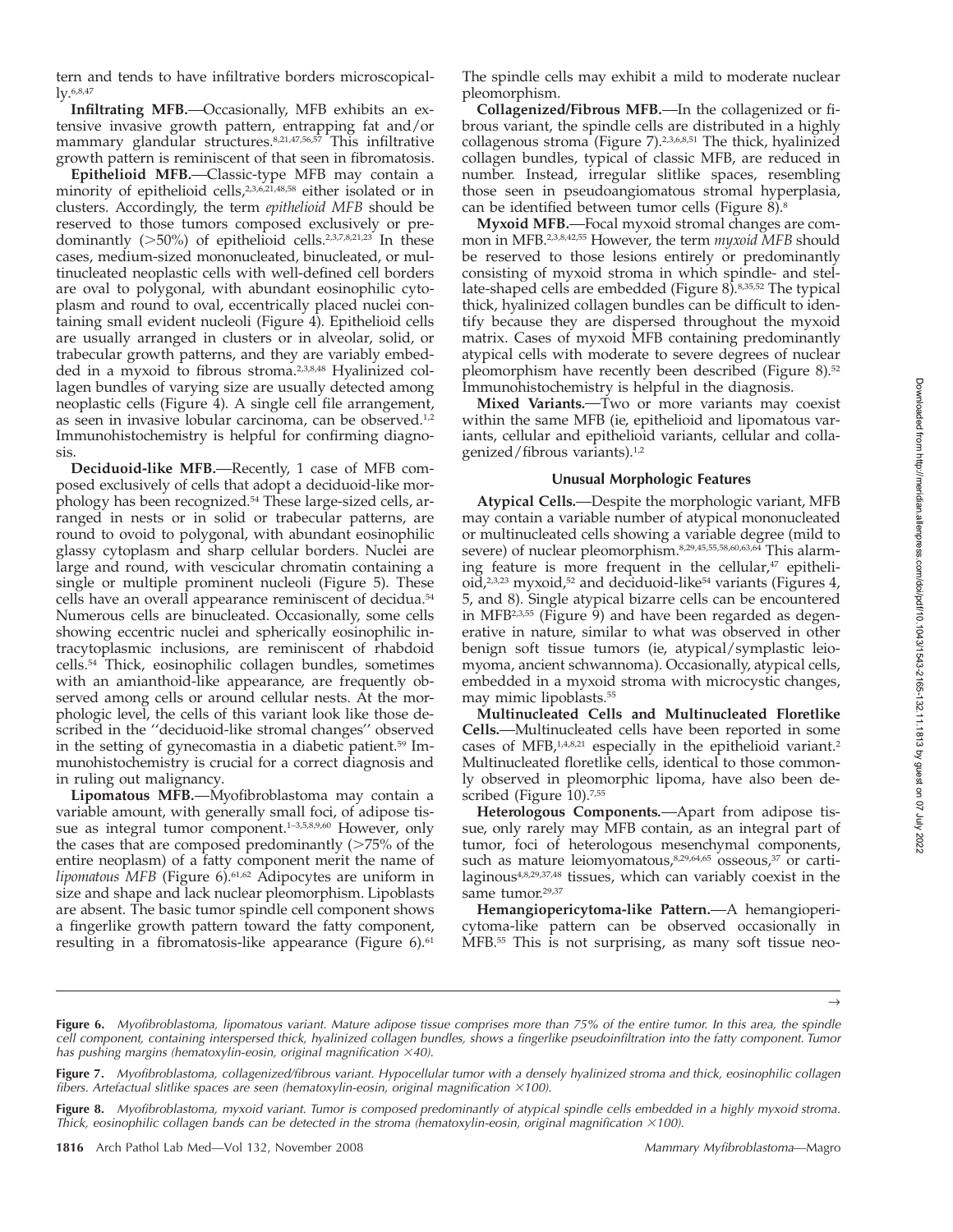

**Figure 9.** *Myofibroblastoma showing spindle cells with nuclear pleomorphism of mild to moderate degree. Neoplastic cells are arranged in nests* surrounded by thick, eosinophilic collagen bundles (hematoxylin-eosin, original magnification ×250).

**Figure 10.** *Myofibroblastoma showing a myxoid area with spindle-shaped cells, multinucleated cells, one of which has a floretlike appearance, and eosinophilic collagen bands (hematoxylin-eosin, original magnification* -*250).*

**Figure 11.** *Myofibroblastoma, epithelioid variant. Mononucleated or binucleated polygonal cells, arranged in an alveolar growth pattern, are strongly stained with desmin (diaminobenzidine chromogen, hematoxylin counterstain, original magnification ×250).* 

Arch Pathol Lab Med—Vol 132, November 2008 *Mammary Myfibroblastoma*—Magro **1817**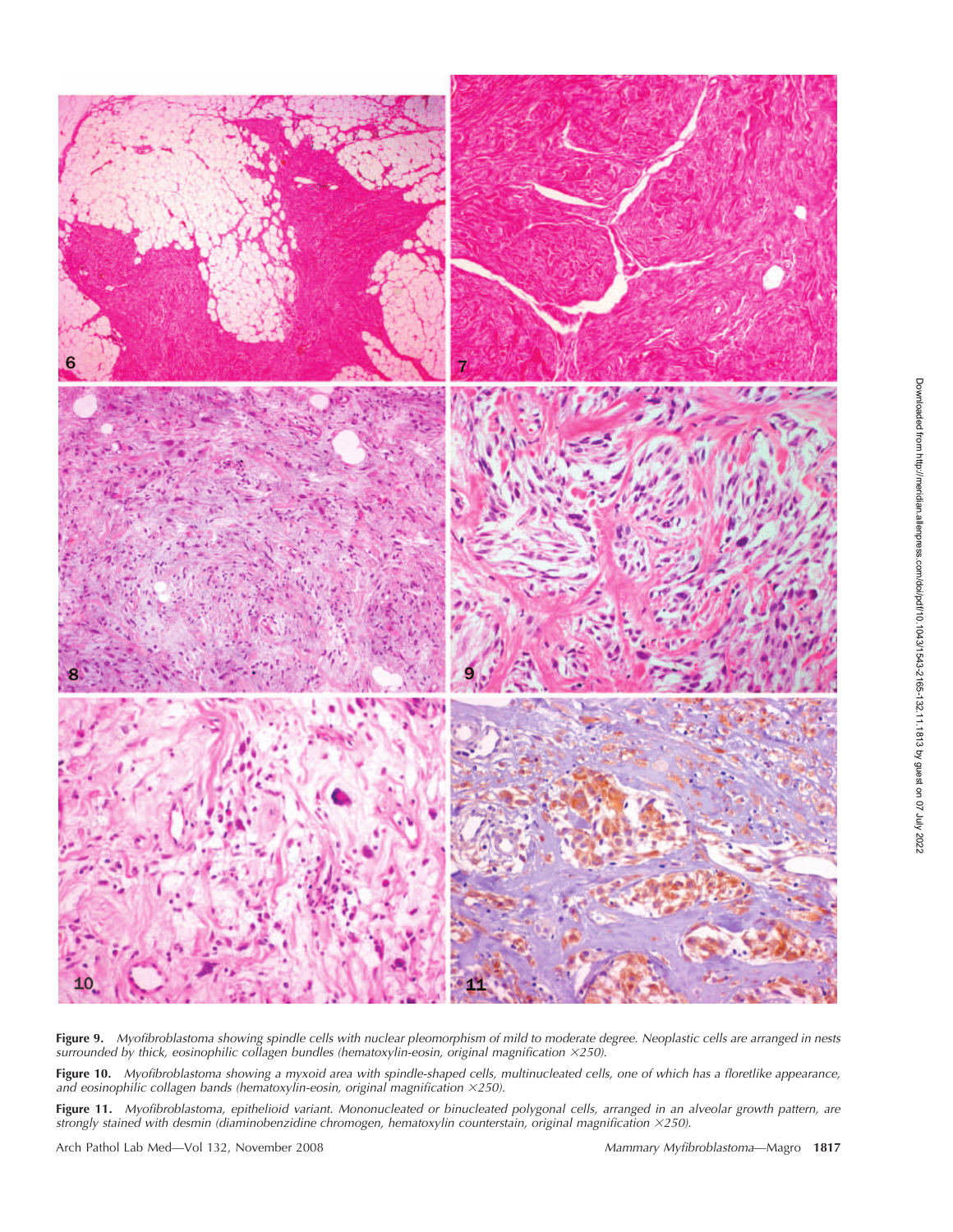plasms may show a similar growth pattern. This possibility should be kept in mind for differential diagnosis with solitary fibrous tumor.<sup>55</sup>

### **IMMUNOHISTOCHEMICAL FINDINGS**

Most cases of MFB are typically positive to vimentin, desmin, and  $CD34.1,2,6,9,20,21,29}$  Immunoreactivity for  $\alpha$ smooth muscle actin, bcl-2, and CD99 is frequently obtained, but with a variable extension in different tumors and also in different areas of the same tumor.<sup>1,2,4,6,8</sup> CD68 and factor XIIIa immunoreactivity has been documented in some cases.6,58 Recently, MFB has also been shown to be positive for CD10.<sup>66</sup> A focal expression of h-caldesmon can be encountered in scattered cells.<sup>60</sup> Interestingly, most MFBs are stained with estrogen, progesterone, and androgen receptors.1,2,67–69 Cytokeratins, EMA, S100 protein, HMB-45, and c-Kit (CD117) are consistently negative. Immunohistochemistry is extremely helpful in confirming the diagnosis of unusual variants of MFB (Figure 11).

### **ULTRASTRUCTURAL FINDINGS**

Electron microscopy studies, performed in some cases of MFB, have shown a variable admixture of undifferentiated mesenchymal cells, fibroblasts, myofibroblasts, and smooth muscle cells. Generally, myofibroblasts are represented by cells rich in organelles (rough endoplasmatic reticulum, Golgi complexes) and containing bundles of myofilaments forming focal densities. Basal lamina-like material is focally identified in association with the cell surface.\* Fibronectin fibrils (so-called microtendons) and fibronexus junctions, features typically seen in myofibroblasts isolated from granulation tissue of healing wounds, are only occasionally seen.<sup>6,35</sup>

### **CYTOGENETIC FINDINGS**

Some cytogenetic studies have shown chromosome 13 rearrangements associated with the loss of the 13q14 chromosomal region in 2 cases of mammary MFBs<sup>70</sup> and in 1 case of soft tissue MFB71; in one of the mammary cases was also documented a partial loss of 16q.<sup>70</sup> Notably, these chromosomal alterations are typically observed in spindle cell lipoma.72 The similar cytogenetic profile shared by MFB and spindle cell lipoma, along with their close morphologic, and partially immunohistochemical, overlapping are in favor of a histogenetic link between these two tumors.1,2,11,24,66

### **HISTOGENESIS AND PATHOGENESIS**

The evidence that MFB arises from mammary stroma is supported by the evidence that stromal cells, in some nontumoral pathologic conditions, may adopt morphologic features similar to those seen in MFB.8,73 One of these conditions is the so-called pseudoangiomatous stromal hyperplasia,8,74 a fibro-myofibroblastic reactive lesion which has been found to be associated in some cases with MFB.8,21 Notably, stromal myofibroblastoma-like changes have also been observed in pseudoangiomatous stromal hyperplasia,<sup>8</sup> fibro(stromo)epithelial lesions,<sup>73</sup> or in the setting of gynecomastia in a diabetic patient.<sup>57</sup> The detection of mature fatty, smooth muscle, osseous, or cartilaginous components as an integral part of MFB raises additional

interesting histogenetic considerations. It has been postulated that benign stromal tumors of the breast, including MFB, arise from a common precursor mesenchymal cell.<sup>1-4,29</sup> The CD34<sup>+</sup> uncommitted mammary stromal cells are credited to play a crucial role in the histogenesis of this tumor category, $1-3,58,61$  in consonance with their ability to differentiate along several mesenchymal lines, including fibroblastic, myofibroblastic, adipocytic, leiomyomatous, osseous, and cartilaginous.1,2,61,65 This capability of multilineage differentiation could explain the coexistence of different cytotypes (ie, fibroblasts, myofibroblasts, adipocytes), including some heterologous (ie, smooth muscle, cartilaginous, osseous) ones, in the same MFB.29,65,75 According to this histogenetic hypothesis, the lipomatous MFB could be viewed as the morphologic result of an unbalanced bidirectional differentiation of the precursor mammary stromal cell, with the adipocytic component overwhelming the myofibroblastic portion.<sup>61</sup> Moreover, the inherent plasticity of mammary stromal cells to undergo changes in their pheno-immunophenotype provides the explanation for the wide morphologic spectrum exhibited by MFB (epithelioid variant, deciduoid-like variant, mixed variants). Although the etiologic factors of mammary MFB are still to be established, a pathogenetic role of sex steroid hormones has been suggested.<sup>67-69</sup> This is supported by the following evidence: (1) most MFBs variably express estrogen, progesterone, and androgen receptors<sup>67-69</sup>; and (2) MFB may be associated with gynecomastia4,6,31 or pseudoangiomatous stromal hyperplasia,<sup>21</sup> 2 distinct pathologic conditions sharing a hormonal etiology.8,74,76

### **DIFFERENTIAL DIAGNOSIS**

With the increasing use of radiologic technology in breast pathology, the possibility to encounter an MFB on FNAC or needle core biopsy will increase. Some authors doubt that a definitive cytologic diagnosis of MFB can be achieved, suggesting that the most important role of FNAC is to rule out malignancy.45 Needle core biopsy of an MFB can be difficult to interpret, especially if one is faced with unusual variants. Epithelioid MFB, showing cells with an epithelioid morphology, sometimes with nuclear pleomorphism, may be confused with an invasive lobular carcinoma due to its growth pattern in single cell files.<sup>2,3,8</sup> The same diagnostic problems may arise with deciduoid-like MFB, which when exhibiting large atypical cells with vesicular nuclei, may mimic an apocrine carcinoma.54 Finally, the lipomatous variant of MFB, for its pseudoinfiltration of spindle cells toward the fatty component, could lead to a misdiagnosis of desmoid-type fibromatosis or fibromatosis-like low-grade carcinoma or low-grade sarcoma.61,62 Immunohistochemistry, showing negative staining with cytokeratins and immunoreactivity with desmin and CD34, and variably with smooth muscle actin, CD99, and bcl-2, helps to exclude carcinoma.<sup>2,3</sup> On the contrary, more caution should be used in the differential diagnosis with fibromatosis or low-grade sarcomas<sup>24</sup> when interpreting small incisional biopsies.<sup>1,2,35</sup> The diagnosis of MFB in a surgical specimen is usually straightforward in most cases by light microscopy alone.2 However, a differential diagnosis with a wide variety of benign and malignant mammary spindle cell lesions is necessary (Table 2). Generally, the lack of marked cytologic atypia, along with an absence of necrosis, high mitotic activity, and atypical mitoses, are helpful features to exclude malignancy. The morphologic and immunohistochemical de-

*<sup>\*</sup> References 4–6, 11, 16, 18, 19, 29, 35, 42, 45, 48, 50, 60.*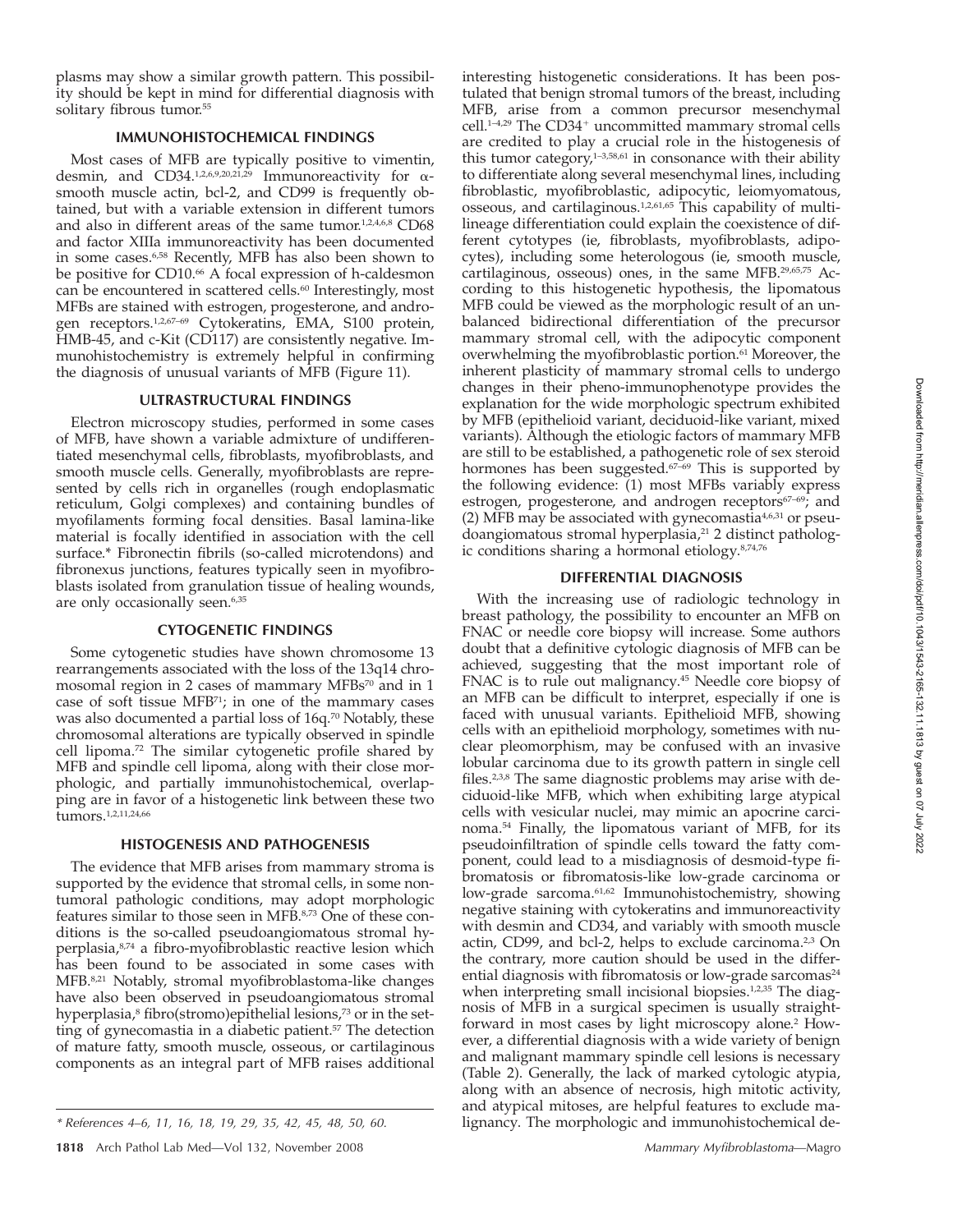# Downloaded from http://meridian.allenpress.com/doi/pdf/10.1043/1543-2165-132.11.1813 by guest on 07 July 2022 Downloaded from http://meridian.allenpress.com/doi/pdf/10.1043/1543-2165-132.11.1813 by guest on 07 July 2022

### **Table 2. List of the Differential Diagnoses**

| Nodular pseudoangiomatous stromal hyperplasia <sup>74,77,78</sup> |
|-------------------------------------------------------------------|
| Nodular fasciitis <sup>79,80</sup>                                |
| Post–fine-needle aspiration cytology reactive spindle cell nod-   |
| $11e^{81}$                                                        |
| Leiomyoma <sup>82,83</sup>                                        |
| Spindle cell lipoma <sup>84</sup>                                 |
| Benign peripheral nerve sheath tumor <sup>82,85,86</sup>          |
| Angiomyolipoma <sup>87</sup>                                      |
| Benign fibrohistiocytoma <sup>88</sup>                            |
| Solitary fibrous tumor <sup>22,89</sup>                           |
| Desmoid-type fibromatosis <sup>90-92</sup>                        |
| Inflammatory myofibroblastic tumor <sup>93</sup>                  |
| Low-grade myofibroblastic sarcoma <sup>94</sup>                   |
| Dermatofibrosarcoma protuberans <sup>95</sup>                     |
| Low-grade fibromatosis-like carcinoma <sup>96,97</sup>            |
| Malignant myoepithelioma <sup>98</sup>                            |
| Low-grade fibrosarcoma99,100                                      |
| Leiomyosarcoma82,101                                              |
| Low-grade malignant peripheral nerve sheath tumors <sup>102</sup> |
| Spindle cell liposarcoma <sup>103</sup>                           |
| Follicular dendritic cell tumor <sup>104</sup>                    |

tails, helpful to rule out each of the entities described above, have been discussed extensively elsewhere.<sup>1,2,55,77-109</sup>

### **CONCLUSIONS**

Establishing a correct diagnosis of MFB may be challenging, especially when interpreting an unusual variant of this tumor or when one is faced with FNAC or core needle biopsy. The purpose of this review is to assist the pathologist in the recognition of MFB and its more unusual variants by providing their clinicopathologic features as well as pertinent histologic illustrations. The importance of recognizing the diverse morphologic appearances of MFB is emphasized to avoid a misdiagnosis of malignancy. Although histology remains preeminent in the diagnosis of MFB, immunohistochemistry is crucial in some cases.

### **References**

1. Magro G, Michal M, Bisceglia M. Benign spindle cell tumors of the mammary stroma: diagnostic criteria, classification, and histogenesis. *Pathol Res Pract.* 2001;197:453–466.

2. Magro G, Bisceglia M, Michal M, Eusebi V. Spindle cell lipoma-like tumor, solitary fibrous tumor and myofibroblastoma of the breast: a clinicopathological analysis of 13 cases in favor of a unifying histologic concept. *Virchows Arch.* 2002;440:249–260.

3. Magro G. Stromal tumors of the lower female genital tract: histogenetic, morphological and immunohistochemical similarities with the ''benign spindle cell tumors of the mammary stroma.'' *Pathol Res Pract.* 2007;203:827–829.

4. Wargotz ES, Weiss SW, Norris HJ. Myofibroblastoma of the breast: sixteen cases of a distinctive benign mesenchymal tumor. *Am J Surg Pathol.* 1987;11: 493–502.

5. Ali S, Teichberg S, DeRisi DC, Urmacher C. Giant myofibroblastoma of the male breast. *Am J Surg Pathol.* 1994;18:1170–1176.

6. Gocht A, Bosmuller HC, Bassler R, et al. Breast tumors with myofibroblastic differentiation: clinico-pathological observations in myofibroblastoma and myofibrosarcoma. *Pathol Res Pract.* 1999;195:1–10.

7. Nucci MR, Fletcher CDM. Myofibroblastoma of the breast: a distinctive benign stromal tumor. *Pathol Case Rev.* 1999;4:214–219.

8. Rosen PP. Myofibroblastoma. In: Rosen PP, ed. *Rosen's Breast Pathology.* 2nd ed. Philadelphia, Pa: Lippincott Williams & Wilkins; 2001:766–774.

9. Magro G, Gurrera A, Bisceglia M. H-caldesmon expression in myofibroblastoma of the breast: evidence supporting the distinction from leiomyoma. *Histopathology.* 2003;42:233–238.

10. Sharma A, Sen AK, Chaturvedi NK, Yadav R. Myofibroblastoma of male breast: a case report. *Indian J Pathol Microbiol.* 2007;50:326-328.

11. Toker C, Tang CK, Whitely JF, Berkheiser SW, Rachman R. Benign spindle cell breast tumor. *Cancer.* 1981;48:1615–1622.

12. Boger A. Benign spindle cell tumor of the male breast. *Pathol Res Pract.* 1984;178:395–398.

13. Lew WYC. Spindle cell lipoma of the breast: a case report and literature review. *Diagn Cytopathol.* 1993;9:434–437.

Arch Pathol Lab Med—Vol 132, November 2008 *Mammary Myfibroblastoma*—Magro **1819**

14. Mulvany NJ, Silvester AC, Collins JP. Spindle cell lipoma of the breast. *Pathology.* 1999;31:288–291.

15. Chan KW, Ghadially FN, Alagaratnam TT. Benign spindle cell tumour of breast-a variant of spindle cell lipoma or fibroma of breast? Pathology. 1984;16: 331–337.

16. Begin LR. Myogenic stromal tumor of the male breast (socalled myofibroblastoma). *Ultrastruct Pathol.* 1991;15:613–622.

17. Damiani S, Miettinen M, Peterse JL, Eusebi V. Solitary fibrous tumour (myofibroblastoma) of the breast. *Virchows Arch.* 1994;425:89–92.

18. Eyden BP, Ioachim E, Ali HH, Christensen L. Myofibroblastoma of the male breast: a comment on differentiation and terminology. *Histopathology.* 1998;33: 576–579.

19. Eyden BP, Shanks JH, Ioachim E, Ali HH, Christensen L, Howat AJ. Myofibroblastoma of the breast: evidence favoring smooth-muscle rather than myofibroblastic differentiation. *Ultrastruct Pathol.* 1999;23:249–257.

20. Julien M, Trojani M, Coindre JM. Myofibroblastoma of the breast: report of 8 cases. *Ann Pathol.* 1994;14:143–147.

21. Hamele-Bena D, Cranor M, Sciotto C, Erlandson R, Rosen PP. Uncommon presentation of mammary myofibroblastoma. *Mod Pathol.* 1996;9:786–790.

22. Salomao DR, Crotty TB, Nascimento AG. Myofibroblastoma and solitary fibrous tumors of the breast: histopathological and immunohistochemical studies. *Breast.* 2001;10:49–54.

23. Drijkoningen M, Tavassoli FA, Magro G, et al. Mesenchymal tumours. In: Tavassoli FA, Devilee P, eds. *Pathology and Genetics of Tumors of the Breast and Female Genital Organs.* Lyon, France: IARC Press; 2003:89–98. *World Health Organization Classification of Tumours.*

24. McMenamin ME, Fletcher CDM. Mammary-type myofibroblastoma of soft tissue: a tumor closely related to spindle cell lipoma. *Am J Surg Pathol.* 2001;25: 1022–1029.

25. Joshi MG, Duva-Frissora A, Skidmore R, LeMaitre G, Fardi M. Myofibroblastoma of breast-an appraisal of cytoskeletal phenotypes. *Indian J Pathol Microbiol.* 1998;41:315–321.

26. Reis-Filho JS, Faoro LN, Gasparetto EL, Totsugui JT, Schmitt FC. Mammary epithelioid myofibroblastoma arising in bilateral gynecomastia: case report with immunohistochemical profile. *Int J Surg Pathol.* 2001;9:331–334.

27. Alam FM, Samarasinghe DS, Pillai RG. Myofibroblastoma of the breast in an adolescent. *Saudi Med J.* 2002;23:232–233.

28. Wen MC, Chan LP, Kwan PC, Ho WL. Myofibroblastoma of the breast: a case report. *Kaohsiung J Med Sci.* 1997;13:320–323.

29. Fukunaga M, Ushigome S. Myofibroblastoma of the breast with diverse differentiation. *Arch Pathol Lab Med.* 1997;121:599–603.

30. Shah SN. Giant myofibroblastoma of breast: a case report. *Indian J Pathol Microbiol.* 2007;50:583–585.

31. Yoo CC, Pui JC, Torosian MH. Myofibroblastoma associated with bilateral gynecomastia: a case report and literature review. *Oncol Rep.* 1998;5:731–733. 32. Yagmur Y, Prasad ML, Osborne MP. Myofibroblastoma in the irradiated breast. *Breast J.* 1999;5:136–140.

33. Formby MR, Hehir M. Myofibroblastoma of the breast. *Pathology.* 1997; 29:431–433.

34. Miller JA, Levine C, Simmons MZ. Imaging characteristics of giant myofibroblastoma of the breast diagnosed by ultrasound-guided core biopsy. *J Clin Ultrasound.* 1997;25:395–397.

35. Corradi D, Bosio S, Maestri R, et al. A giant myxoid mammary myofibroblastoma: evidence for a myogenic/synthetic phenotype and an extracellular matrix rich in fibronectin. *Histopathology.* 2008;52:396–399.

36. Greenberg JS, Kaplan SS, Grady C. Myofibroblastoma of the breast in women: imaging appearances. *Am J Roentgenol.* 1998;171:71–72.

37. Kobayashi N, Oda K, Yokoi S, et al. Myofibroblastoma of the breast: report of a case. *Surg Today.* 1996;26:727–729.

38. Pina L, Apesteguia L, Cojo R, et al. Myofibroblastoma of male breast: report of three cases and review of the literature. *Eur Radiol.* 1997;7:931–934.

39. Vourtsi A, Kehagias D, Antoniou A, Moulopoulos LA, Deligeorgi-Politi H, Vlahos L. Male breast myofibroblastoma and MR findings. *J Comput Assist Tomogr.* 1999;23:414–416.

40. Dockery WD, Singh HR, Wilentz RE. Myofibroblastoma of the male breast: imaging appearance and ultrasound-guided core biopsy diagnosis. *Breast J.* 2001; 7:192–194.

41. Porter GJ, Evans AJ, Lee AH, Hamilton LJ, James JJ. Unusual benign breast lesions. *Clin Radiol.* 2006;61:562–569.

42. Desrosiers L, Rezk S, Larkin A, Khan A, Li C. Myofibroblastoma of the male breast: a rare entity of increasing frequency that can be diagnosed on needle core biopsy. *Histopathology.* 2007;51:568–572.

43. Ordi J, Riverola A, Soè M, et al. Fine needle aspiration of myofibroblastoma of the breast in a man: a report of two cases. *Acta Cytol.* 1992;36:194– 198.

44. Ordi J, Solé M, Cardesa A, Sentis M. Cytologic diagnosis of myofibroblastoma of the breast. *Am J Clin Pathol.* 1994;101:674–675.

45. Amin MB, Gottlieb CA, Fitzmaurice M, Gaba AR, Lee MW, Zarbo RJ. Fine needle aspiration cytologic study of myofibroblastoma of the breast. Immunohistochemical and ultrastructural findings. *Am J Clin Pathol.* 1994;99:593–597.

46. Negri S, Bonzanini M, Togni R, Castelli P, Dalla Palma P, Fiaccavento S. Fine needle aspiration of myofibroblastoma of the breast: case report. *Pathologica.* 1995;87:719–722.

47. Schmitt FC, Mera AC. Fine needle aspiration cytology presentation of a